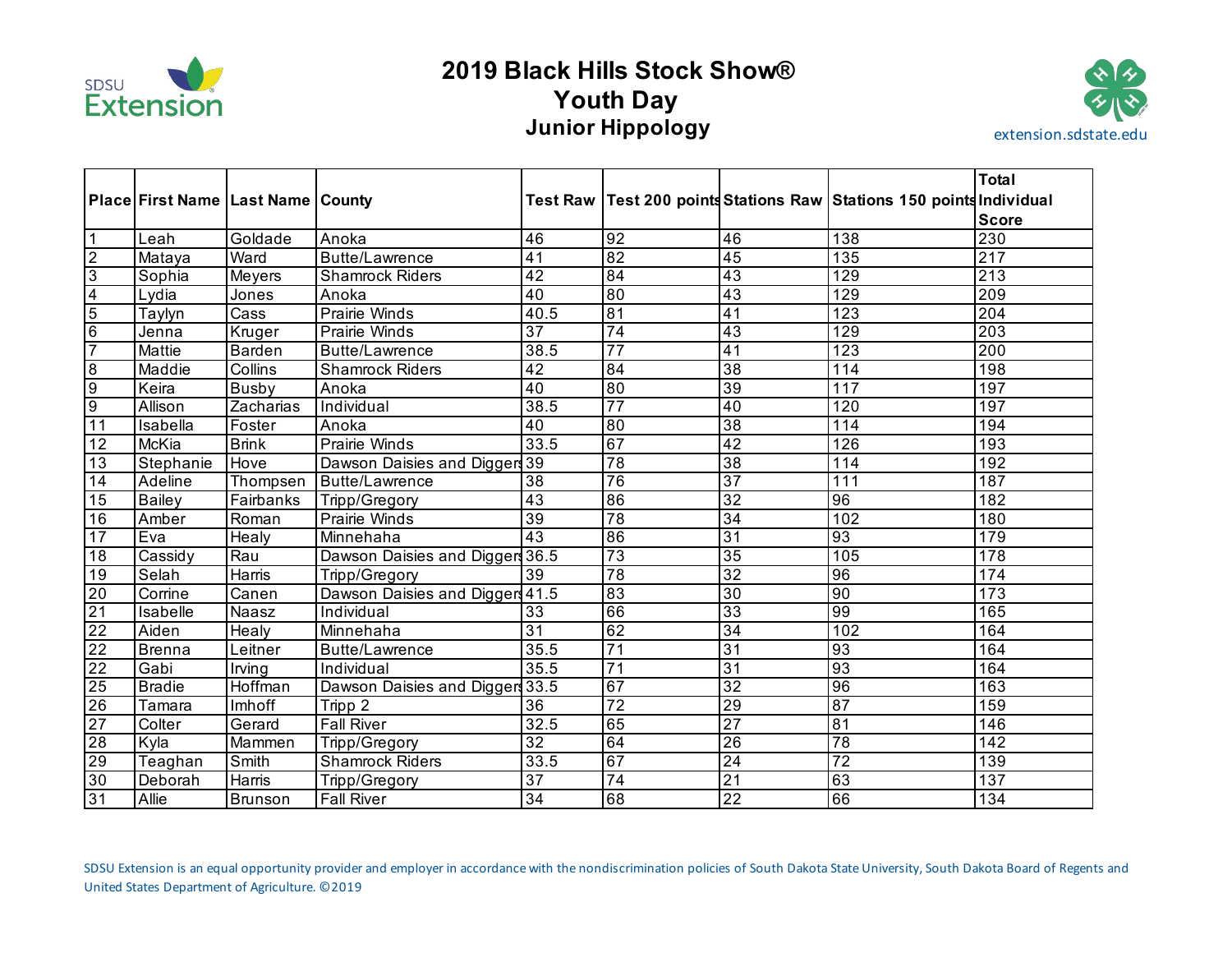

# **2019 Black Hills Stock Show® Youth Day Junior Hippology extension.sdstate.edu**



|    | Place First Name   Last Name   County |                |                        |      |           |    | Test Raw   Test 200 points Stations Raw   Stations 150 points Individual | <b>Total</b><br><b>Score</b> |
|----|---------------------------------------|----------------|------------------------|------|-----------|----|--------------------------------------------------------------------------|------------------------------|
| 32 | Raelee                                | Provorse       | <b>Fall River</b>      | 35   | 70        | 20 | 60                                                                       | 130                          |
| 33 | Elliot                                | Healv          | Minnehaha              |      | 62        | 16 | 148                                                                      | 110                          |
| 34 | Clint                                 | Colburd        | <b>Fall River</b>      | 30   | <b>60</b> | 15 | 45                                                                       | 105                          |
| 35 | Jabin                                 | Talsma         | Tripp 2                | 26.5 | 53        | 16 | 48                                                                       | 101                          |
| 36 | <b>Ellie</b>                          | Talsma         | Tripp 2                |      | 62        |    | 27                                                                       | 89                           |
| 37 | Cashley                               | King           | Individual             | 30.5 | 61        |    |                                                                          | 88                           |
| 38 | Claire                                | <b>Collins</b> | <b>Shamrock Riders</b> | 36   | 72        |    |                                                                          | 78                           |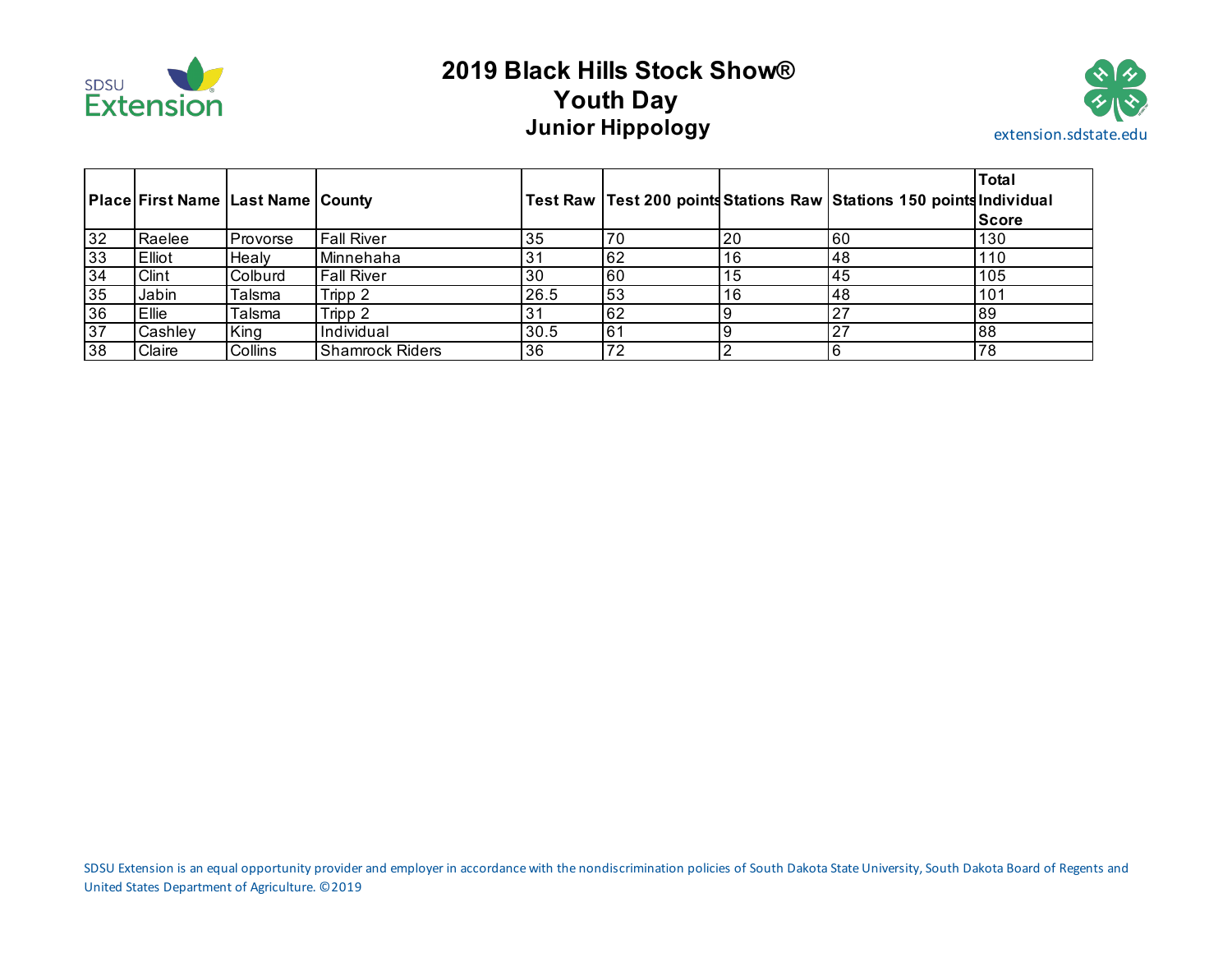

# **2019 Black Hills Stock Show® Youth Day Senior Hippology extension.sdstate.edu**



|                          | <b>Place First Name</b> | <b>Last Name</b> | <b>County</b>                    |                 |                 |                 |                 | Test Raw Test 200 points Stations Raw Stations 150 points Total Individual Score |
|--------------------------|-------------------------|------------------|----------------------------------|-----------------|-----------------|-----------------|-----------------|----------------------------------------------------------------------------------|
| $\mathbf 1$              | Lauren                  | Hill             | Rapid City FFA #1 36             |                 | 144             | 45              | 135             | 279                                                                              |
| $\overline{2}$           | Rebekah                 | Taepke           | Individual                       | 36              | 144             | 40              | 120             | 264                                                                              |
| $\overline{3}$           | Kari                    | Furhurman        | Sergent                          | $\overline{32}$ | 128             | $\overline{41}$ | 123             | 251                                                                              |
| $\overline{4}$           | Azahna                  | Luschen          | McLeod                           | 36              | 144             | 29              | 87              | 231                                                                              |
| $\overline{5}$           | Kassidy                 | Larsen           | Sergent                          | $\overline{31}$ | 124             | $\overline{34}$ | 102             | $\overline{226}$                                                                 |
| $6\overline{6}$          | Zoe                     | Harris           | Tripp/Gregory                    | $\overline{31}$ | 124             | $\overline{33}$ | $\overline{99}$ | $\overline{223}$                                                                 |
| 6                        | Nicole                  | Kraft            | <b>Butte/Lawrence</b>            | $\overline{34}$ | 136             | $\overline{29}$ | $\overline{87}$ | 223                                                                              |
| $\infty$                 | Jacy                    | Bopp             | Sergent                          | $\overline{31}$ | 124             | $\overline{32}$ | $\overline{96}$ | 220                                                                              |
| $\overline{8}$           | Allie                   | Bopp             | Sergent                          | $\overline{28}$ | 112             | $\overline{36}$ | 108             | 220                                                                              |
| 10                       | Abby                    | Sharp            | Rapid City FFA #1 29             |                 | 116             | $\overline{32}$ | 96              | $\overline{212}$                                                                 |
| 11                       | Emma                    | Eppe             | Individual                       | $\overline{27}$ | 108             | 34              | 102             | $\overline{210}$                                                                 |
| 12                       | Tayler                  | Jutz             | McLeod                           | $\overline{27}$ | 108             | $\overline{31}$ | 93              | 201                                                                              |
| 12                       | Kris                    | Furhurman        | Sergent                          | 30              | 120             | $\overline{27}$ | $\overline{81}$ | 201                                                                              |
| 14                       | Madeline                | Brendemuhl       | McLeod                           | $\overline{33}$ | 132             | $\overline{22}$ | 66              | 198                                                                              |
| 15                       | Alexis                  | Hughes           | Rapid City FFA #1 21             |                 | 84              | $\overline{36}$ | 108             | 192                                                                              |
| 16                       | Paige                   |                  | Duwenhoegge Rapid City FFA #1 21 |                 | 84              | $\overline{29}$ | $\overline{87}$ | 171                                                                              |
| 17                       | Joslyn                  | Veneklasen       | Rapid City FFA #2 22             |                 | 88              | $\overline{26}$ | $\overline{78}$ | 166                                                                              |
| $\overline{17}$          | Adi                     | Kuxhaus          | <b>Prairie Winds</b>             | $\overline{19}$ | 76              | $\overline{30}$ | $\overline{90}$ | 166                                                                              |
| $\overline{19}$          | Abby                    | Erickson         | Sergent                          | 19              | 76              | 29              | 87              | 163                                                                              |
| 20                       | Shelby                  | Roman            | <b>Prairie Winds</b>             | 14              | 56              | $\overline{34}$ | 102             | 158                                                                              |
| 21                       | Grace                   | Sargent          | Prairie Winds                    | $\overline{16}$ | 64              | $\overline{28}$ | $\overline{84}$ | 148                                                                              |
| 22                       | LillieAnn               | <b>Dubois</b>    | Butte/Lawrence                   | 17              | 68              | $\overline{24}$ | $\overline{72}$ | 140                                                                              |
| 23                       | Elly                    | Storm            | Rapid City FFA #2 20             |                 | 80              | 16              | 48              | 128                                                                              |
| 24                       | Reese                   | McKenna          | Butte/Lawrence                   | $\overline{16}$ | 64              | $\overline{20}$ | 60              | 124                                                                              |
| 25                       | Camrie                  | Leimbach         | Prairie Winds                    | $\overline{12}$ | 48              | $\overline{25}$ | 75              | 123                                                                              |
| 26                       | Lana                    | Talsma           | Tripp/Gregory                    | $\overline{15}$ | 60              | 14              | 42              | 102                                                                              |
| 26                       | Serena                  | Davis            | <b>Butte/Lawrence</b>            | 12              | $\overline{48}$ | 18              | $\overline{54}$ | 102                                                                              |
| <b>28</b>                | Shaylie                 | Pickett          | Individual                       | 16              | 64              | 11              | 33              | 97                                                                               |
| 29                       | Avery                   | Christiansen     | Rapid City FFA #2 15             |                 | 60              | $\overline{11}$ | $\overline{33}$ | 93                                                                               |
| 30                       | Jerrit                  | Talsma           | Tripp/Gregory                    | 11              | 44              | 12              | $\overline{36}$ | 80                                                                               |
| 31                       | Elijah                  | Everette         | Tripp/Gregory                    | 9               | 36              | 14              | $\overline{42}$ | 78                                                                               |
| $\overline{32}$          | Isabella                | Christiansen     | Rapid City FFA #2 10             |                 | $\overline{40}$ | 11              | 33              | 73                                                                               |
| $\overline{\phantom{a}}$ | Allison                 | Morrison         | Shamrock Riders   33             |                 | 132             | $\overline{45}$ | 135             | $\overline{267}$                                                                 |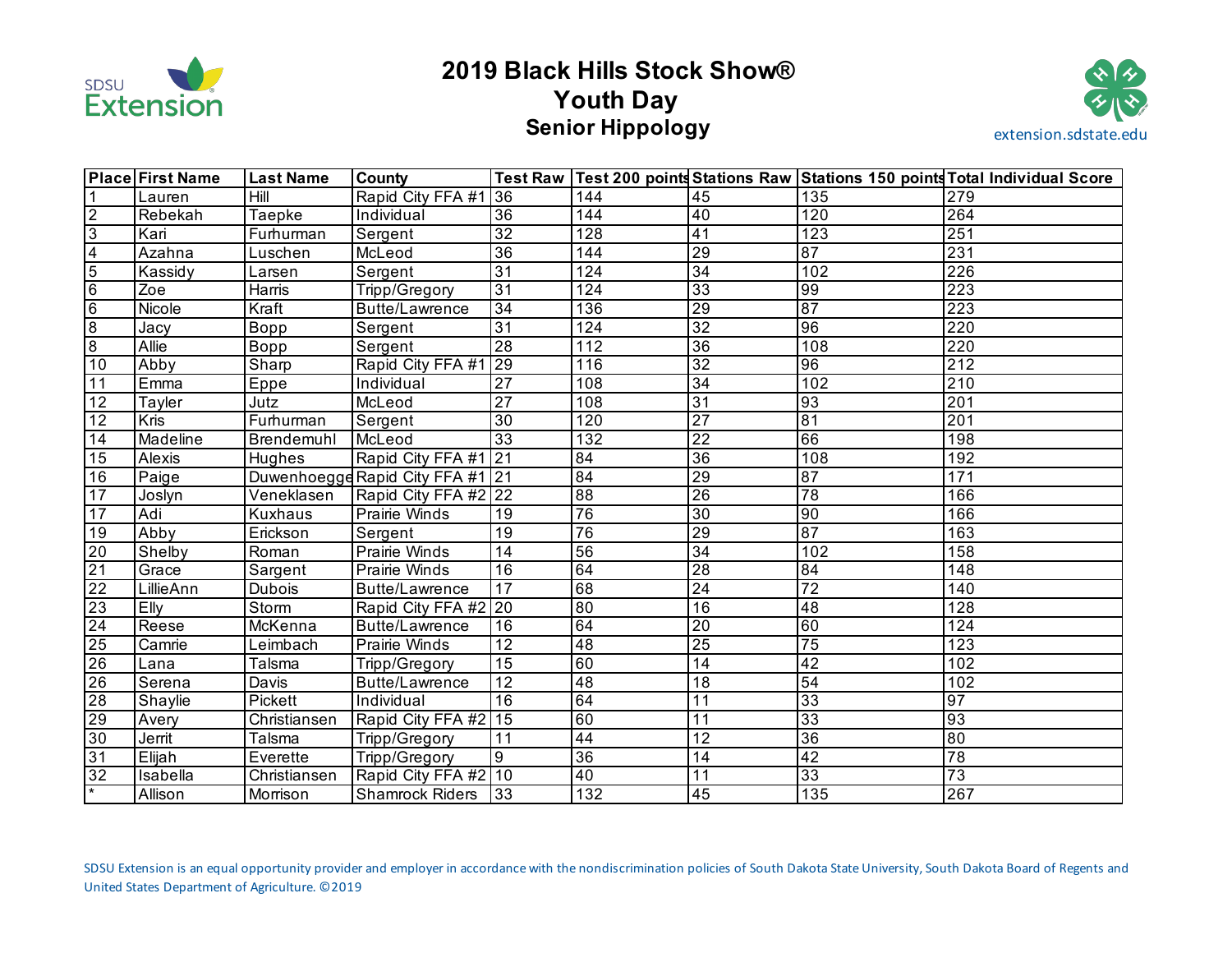

# **2019 Black Hills Stock Show® Youth Day Senior Hippology extension.sdstate.edu**



| Place First Name            | l Last Name | <b>County</b>          | Test Raw   Test 200 µ |     | points Stations |    | Raw Stations 150 points Total Individual Score |
|-----------------------------|-------------|------------------------|-----------------------|-----|-----------------|----|------------------------------------------------|
| Katherine Schlichte<br>Marv |             | <b>Shamrock Riders</b> | $12-$                 | 108 | l29             |    | 195                                            |
| Anna                        | 'Vio        | <b>Shamrock Riders</b> | l 22                  | 188 | l3C             | 90 | 170<br>1 O                                     |

\* Individuals do not not receive awards due to Western National Roundup Hippology participation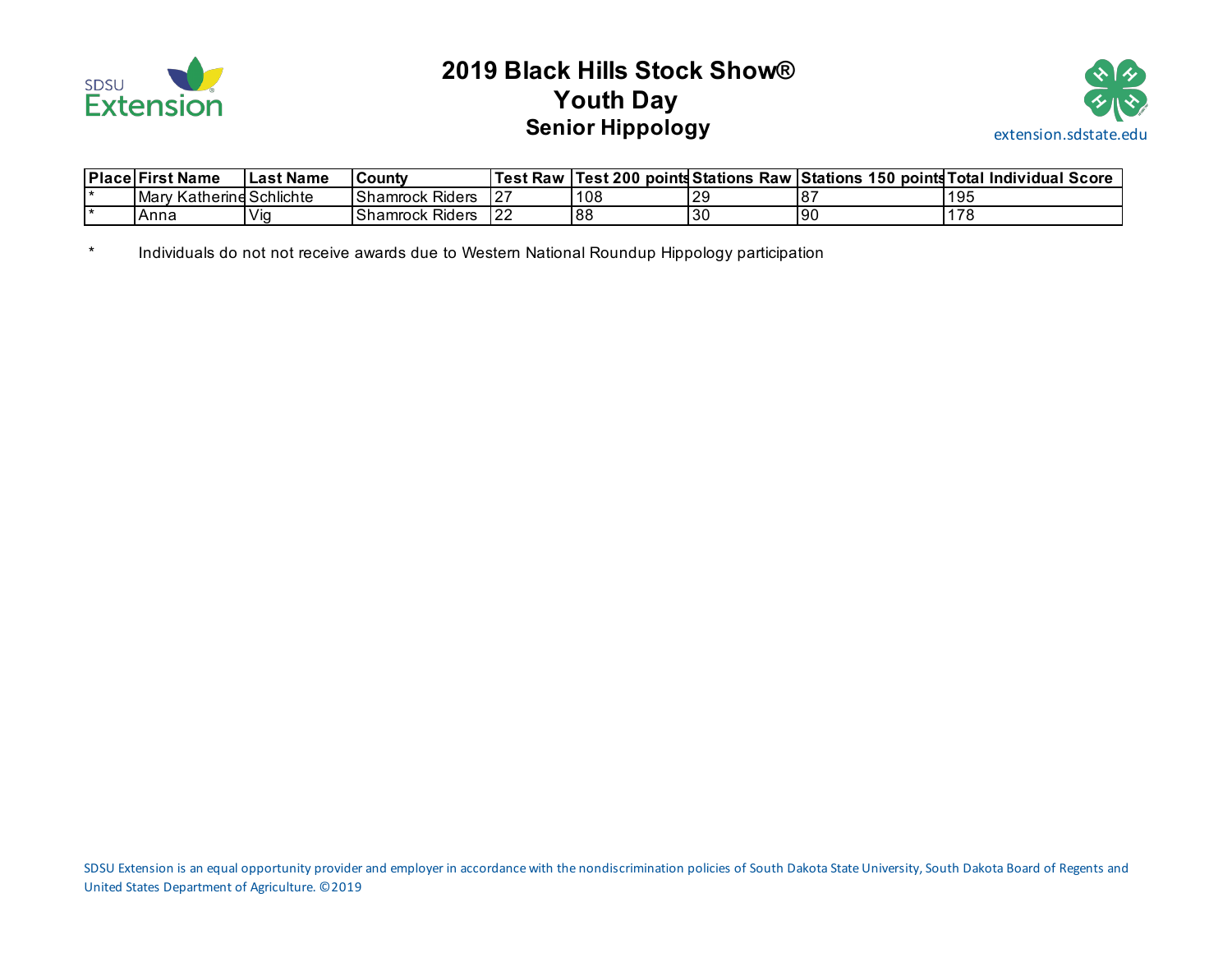

# **2019 Black Hills Stock Show® Youth Day Junior Team Hippology Extension.sdstate.edu**



|    | <b>Place County</b>            |     |     |    | Test Total Station Total Team Oral Raw Team Written Raw Team Problem Team Score |           |     |
|----|--------------------------------|-----|-----|----|---------------------------------------------------------------------------------|-----------|-----|
|    | Anoka                          | 252 | 384 | 50 | 50                                                                              | 100       | 736 |
|    | <b>Prairie Winds</b>           | 233 | 378 | 50 | 50                                                                              | 100       | 711 |
|    | <b>Shamrock Riders</b>         | 240 | 315 | 43 | 50                                                                              | 93        | 648 |
|    | Dawson Daisies and Diggers 234 |     | 315 | 40 | 50                                                                              | <b>90</b> | 639 |
| 5  | Butte/Lawrence                 | 235 | 269 | 50 | 50                                                                              | 100       | 604 |
| 6  | Tripp/Gregory                  | 238 | 270 | 44 | 50                                                                              | 94        | 602 |
|    | Minnehaha                      | 210 | 243 | 40 | 50                                                                              | 90        | 543 |
| 8  | <b>Fall River</b>              | 203 | 207 | 46 | 50                                                                              | 96        | 506 |
| -9 | Tripp 2                        | 125 | 162 | 38 |                                                                                 | 38        | 325 |